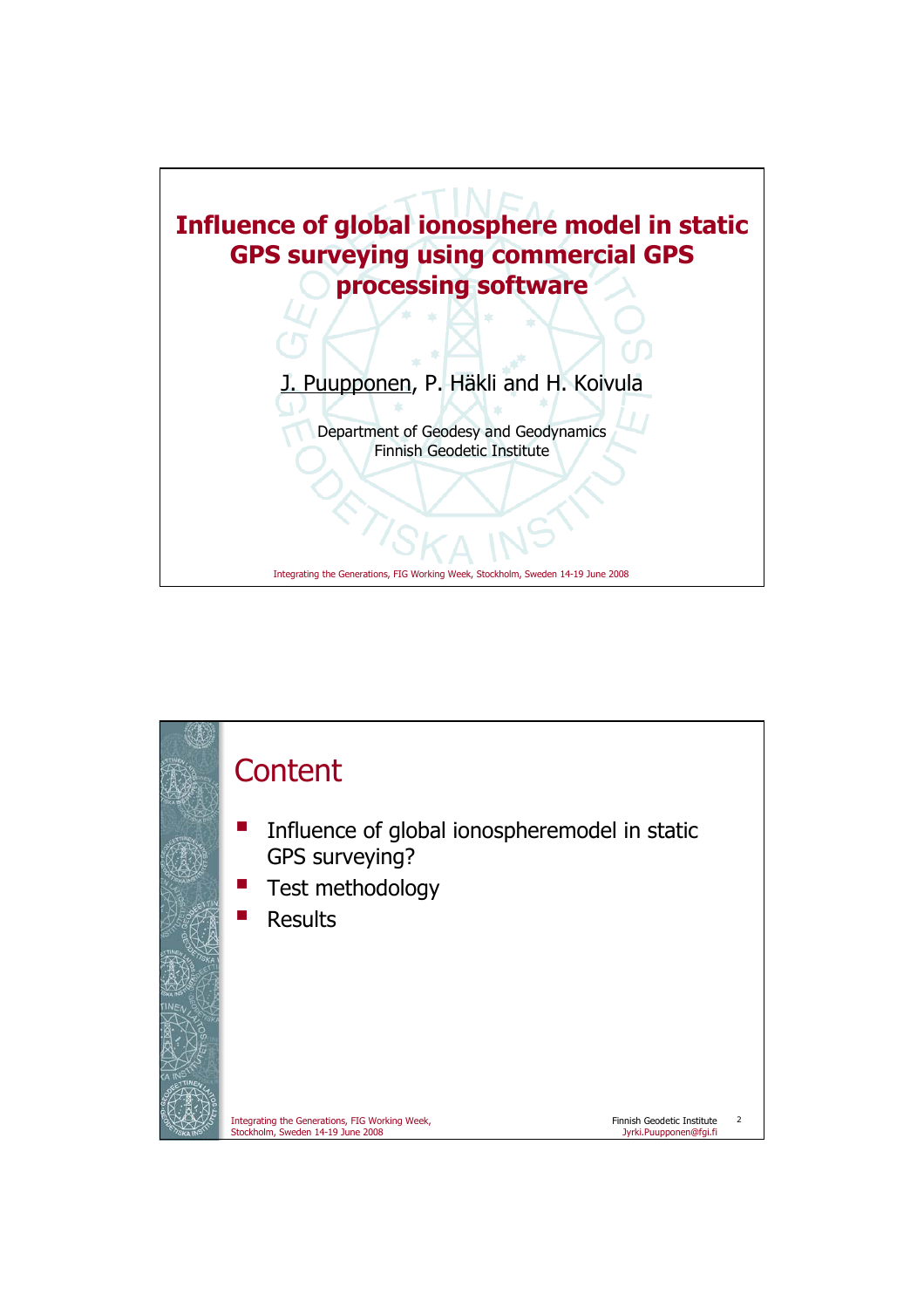

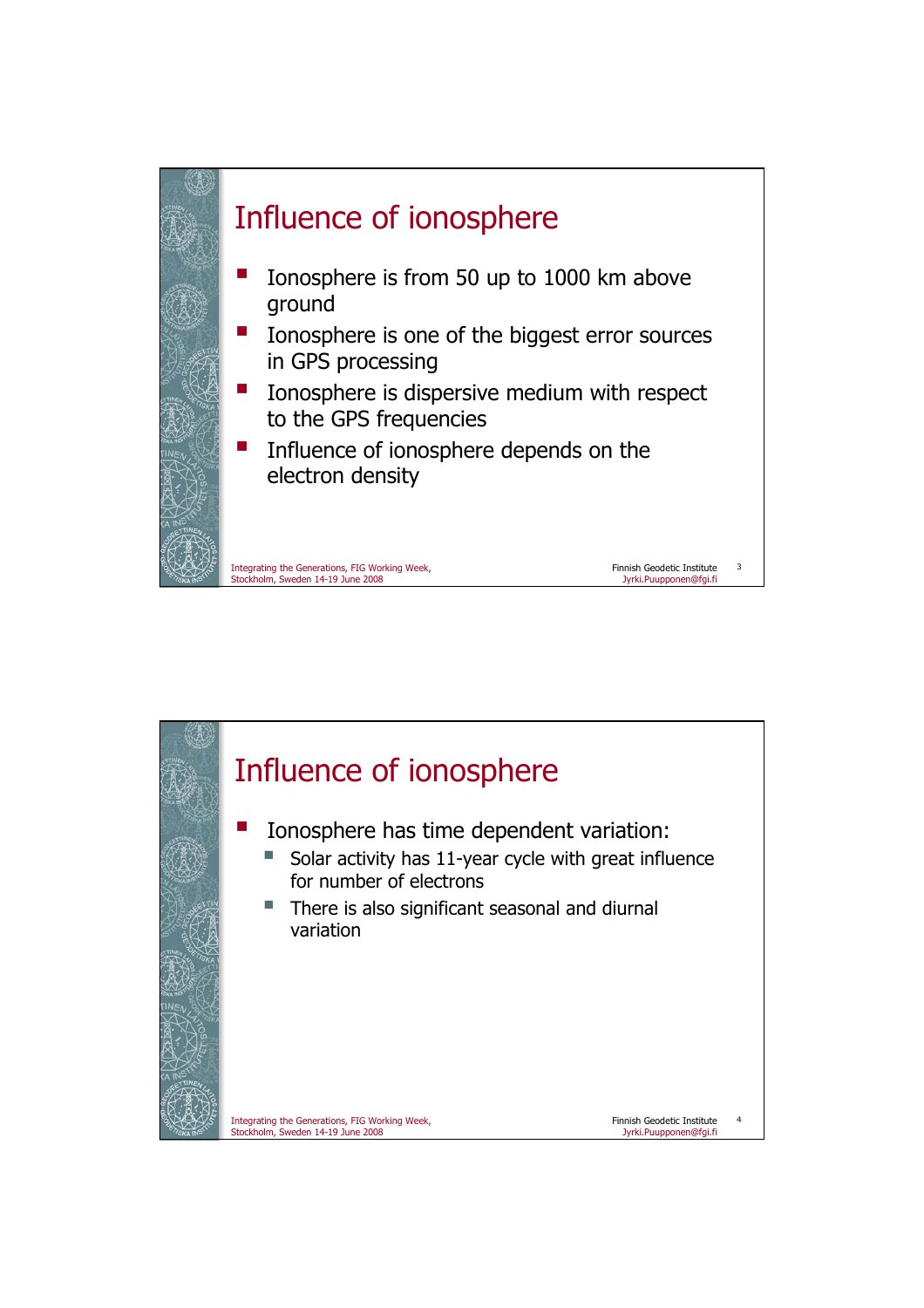

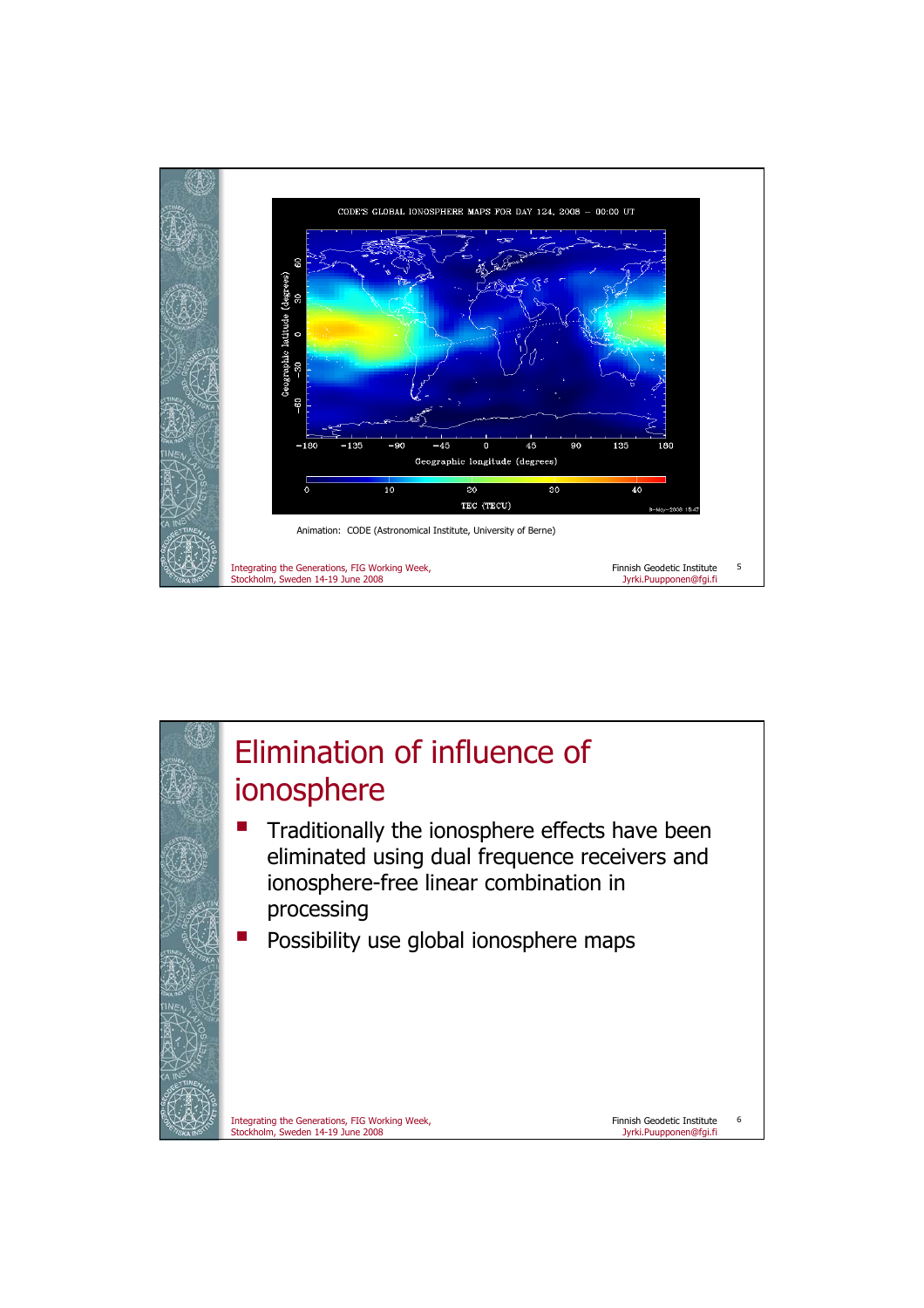

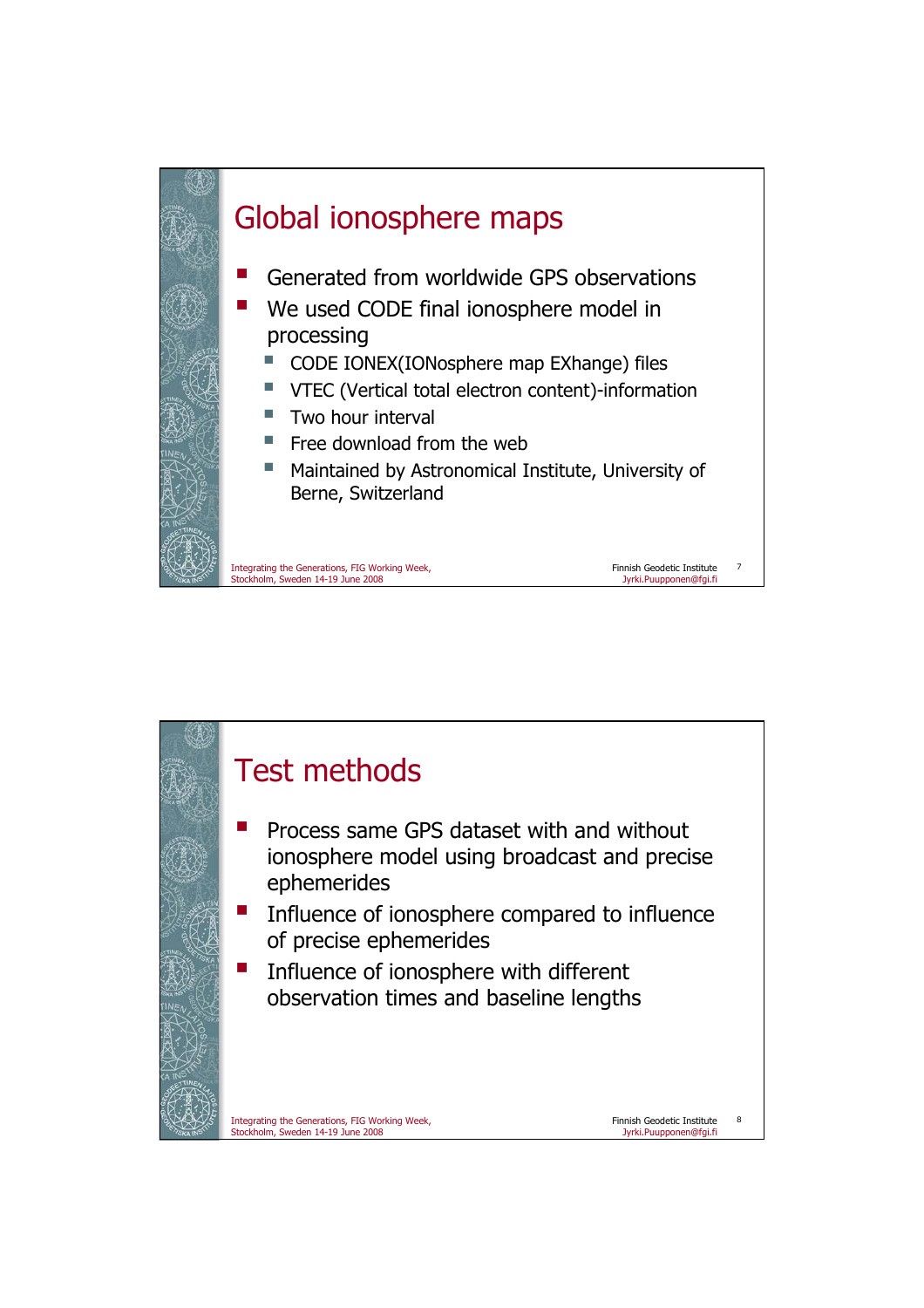

|  | Test field and test data<br>Seven reference point forming a set of 18<br>baselines                                                                                                                                  |                  |                  |                  |        |         |         |         |  |
|--|---------------------------------------------------------------------------------------------------------------------------------------------------------------------------------------------------------------------|------------------|------------------|------------------|--------|---------|---------|---------|--|
|  |                                                                                                                                                                                                                     |                  |                  |                  |        |         |         |         |  |
|  | Baselines lengths vary from 1.8 to 32.5 km                                                                                                                                                                          |                  |                  |                  |        |         |         |         |  |
|  | Reference coordinates were processed and<br>adjusted from the whole five-day observation<br>data with Trimble Total Control<br>Test data was divided into 10min, 15min,<br>30min, 1h, 2h, 3h and 6h observing times |                  |                  |                  |        |         |         |         |  |
|  |                                                                                                                                                                                                                     |                  |                  |                  |        |         |         |         |  |
|  | observing times                                                                                                                                                                                                     | $10 \text{ min}$ | $15 \text{ min}$ | $30 \text{ min}$ | 1 hour | 2 hours | 3 hours | 6 hours |  |
|  | number of sessions                                                                                                                                                                                                  | 20               | 20               | 20               | 20     | 15      | 10      | 5       |  |
|  | Integrating the Generations, FIG Working Week,<br>10<br>Finnish Geodetic Institute<br>Stockholm, Sweden 14-19 June 2008<br>Jyrki.Puupponen@fqi.fi                                                                   |                  |                  |                  |        |         |         |         |  |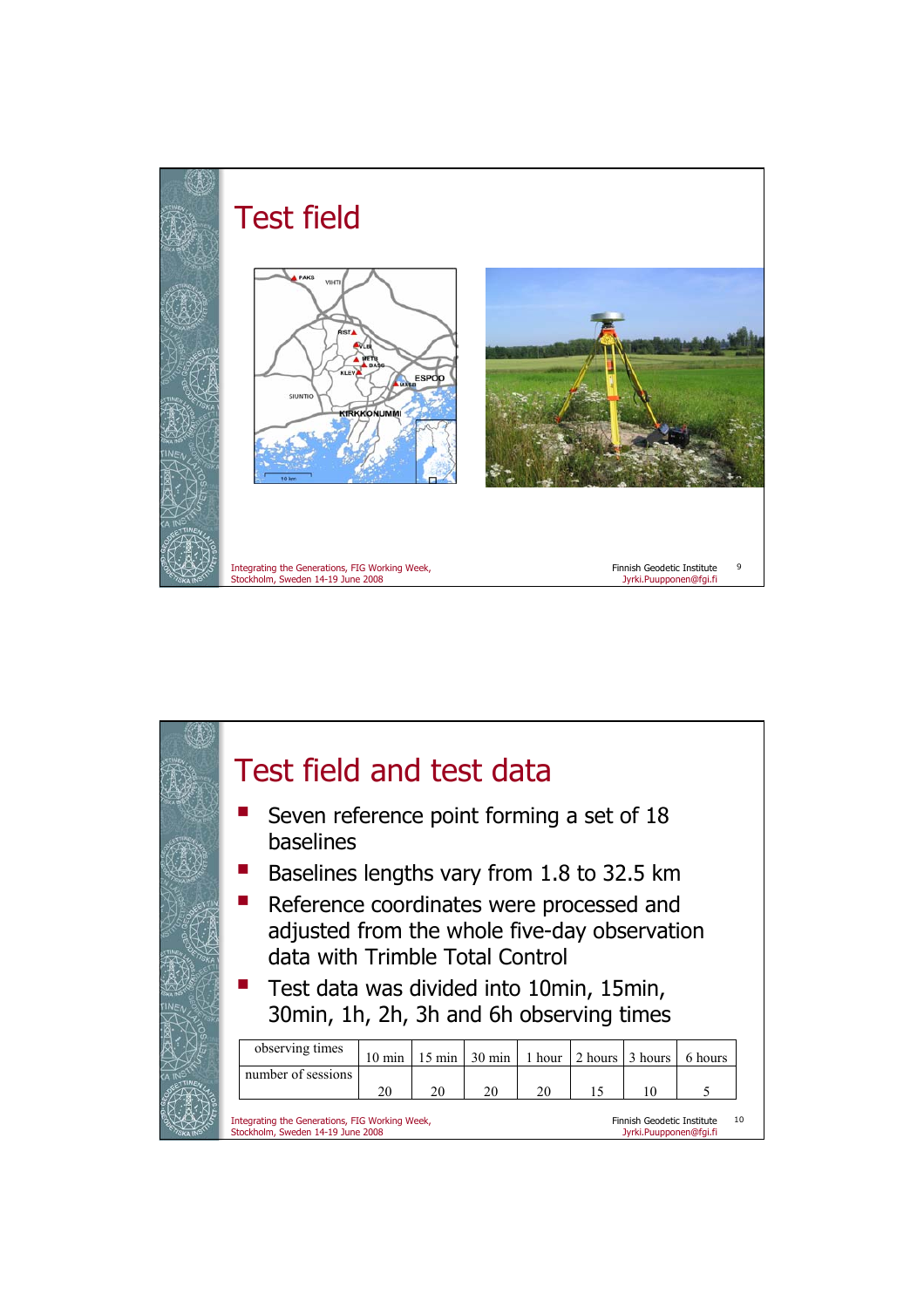

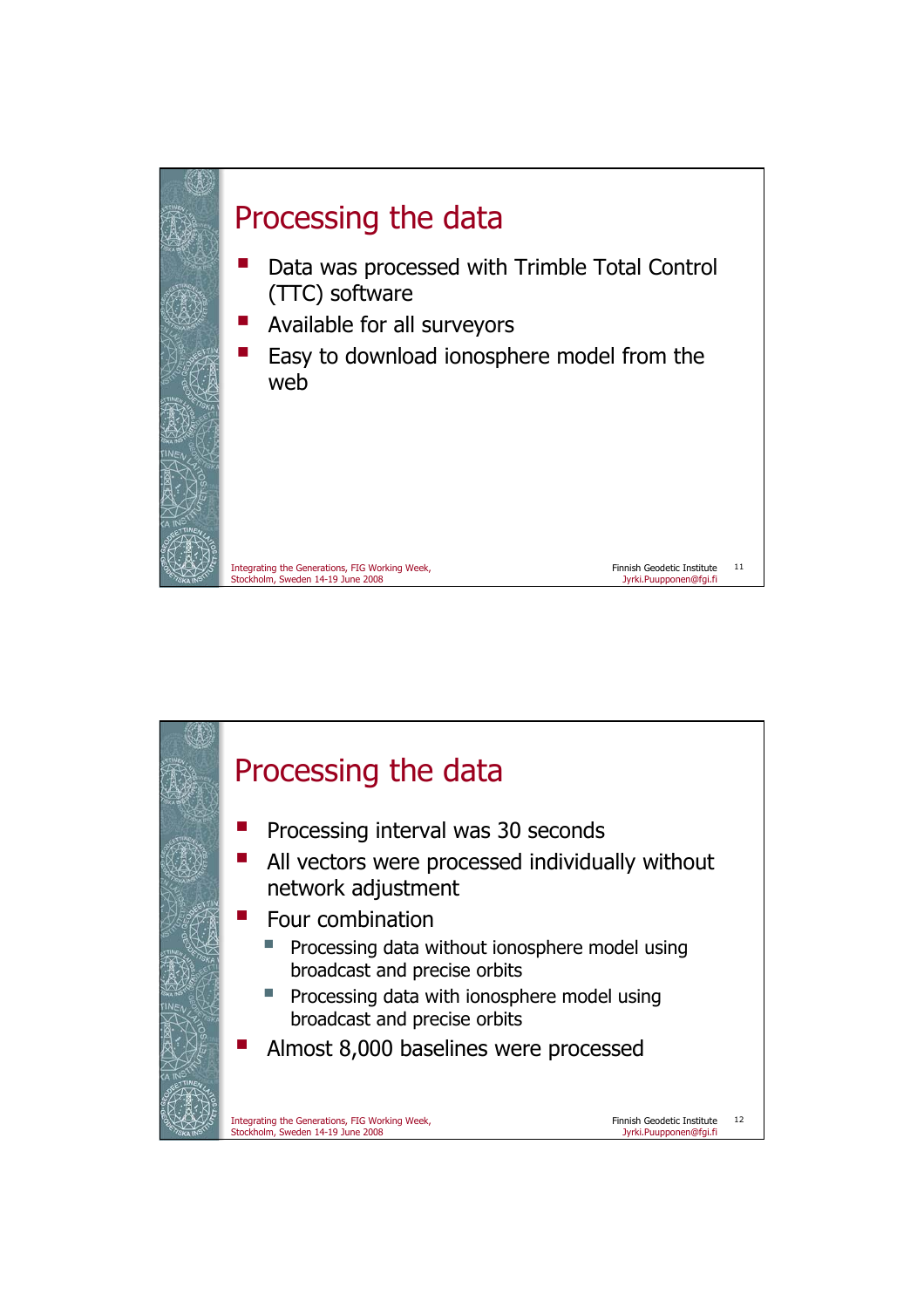

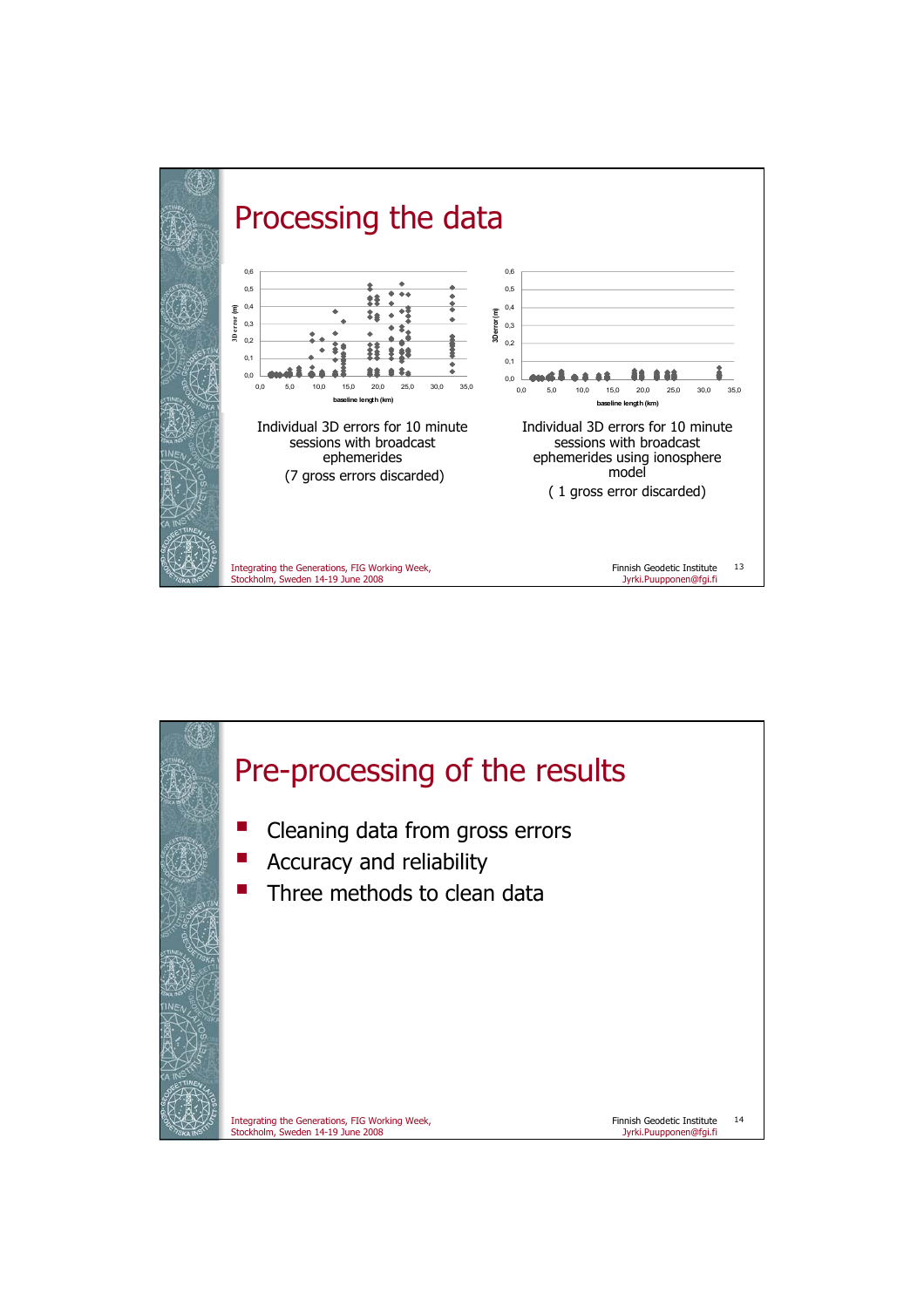

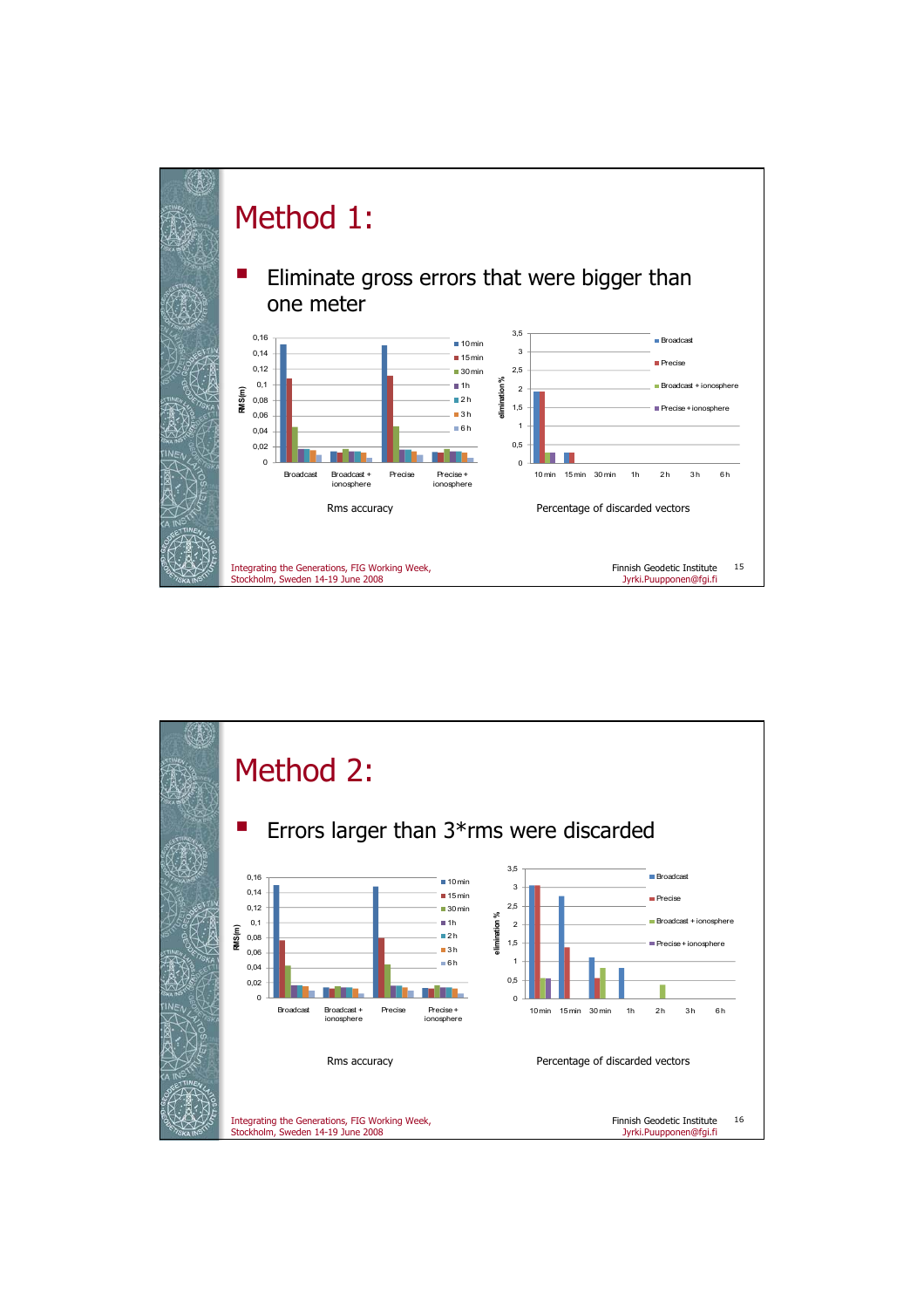

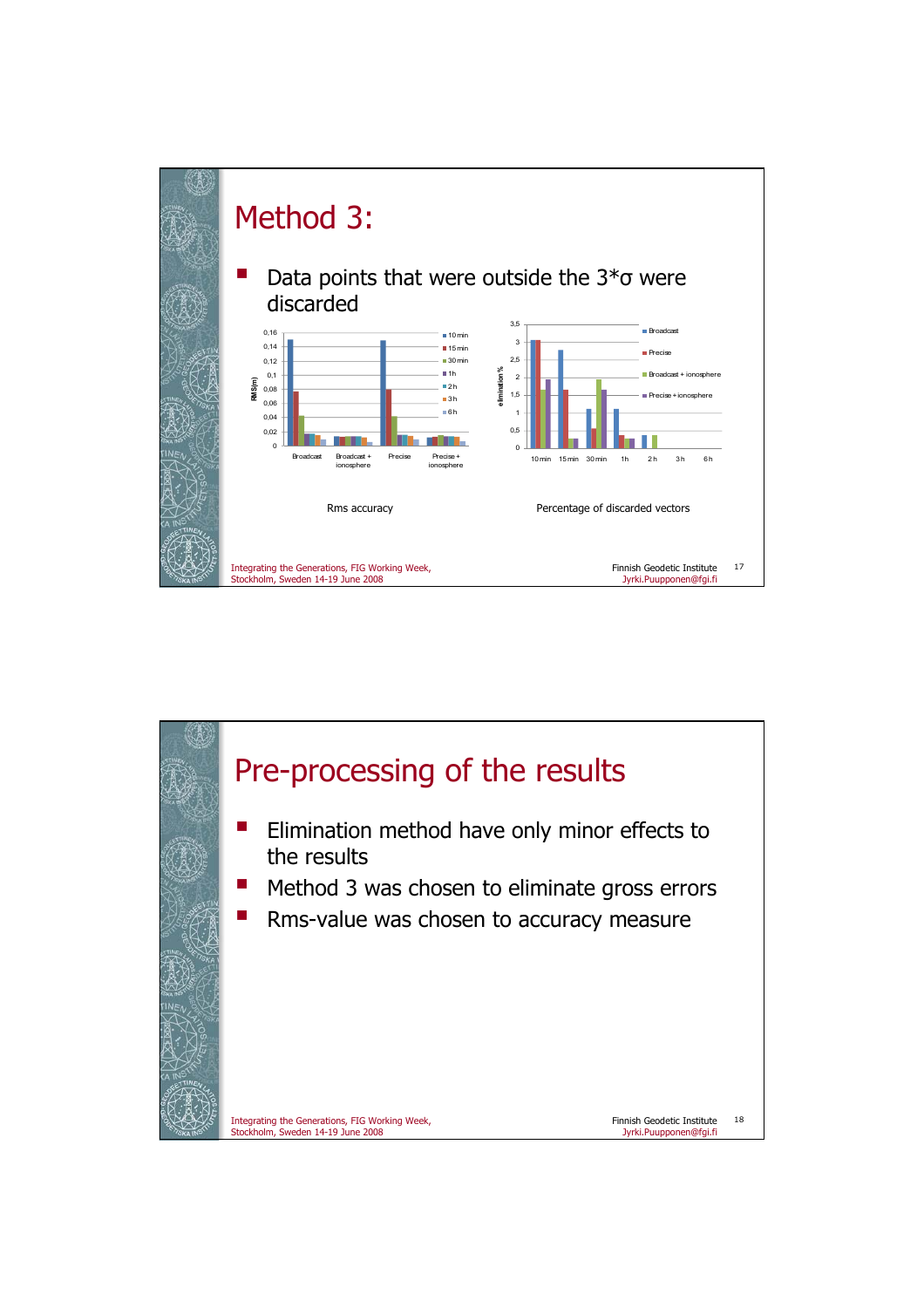

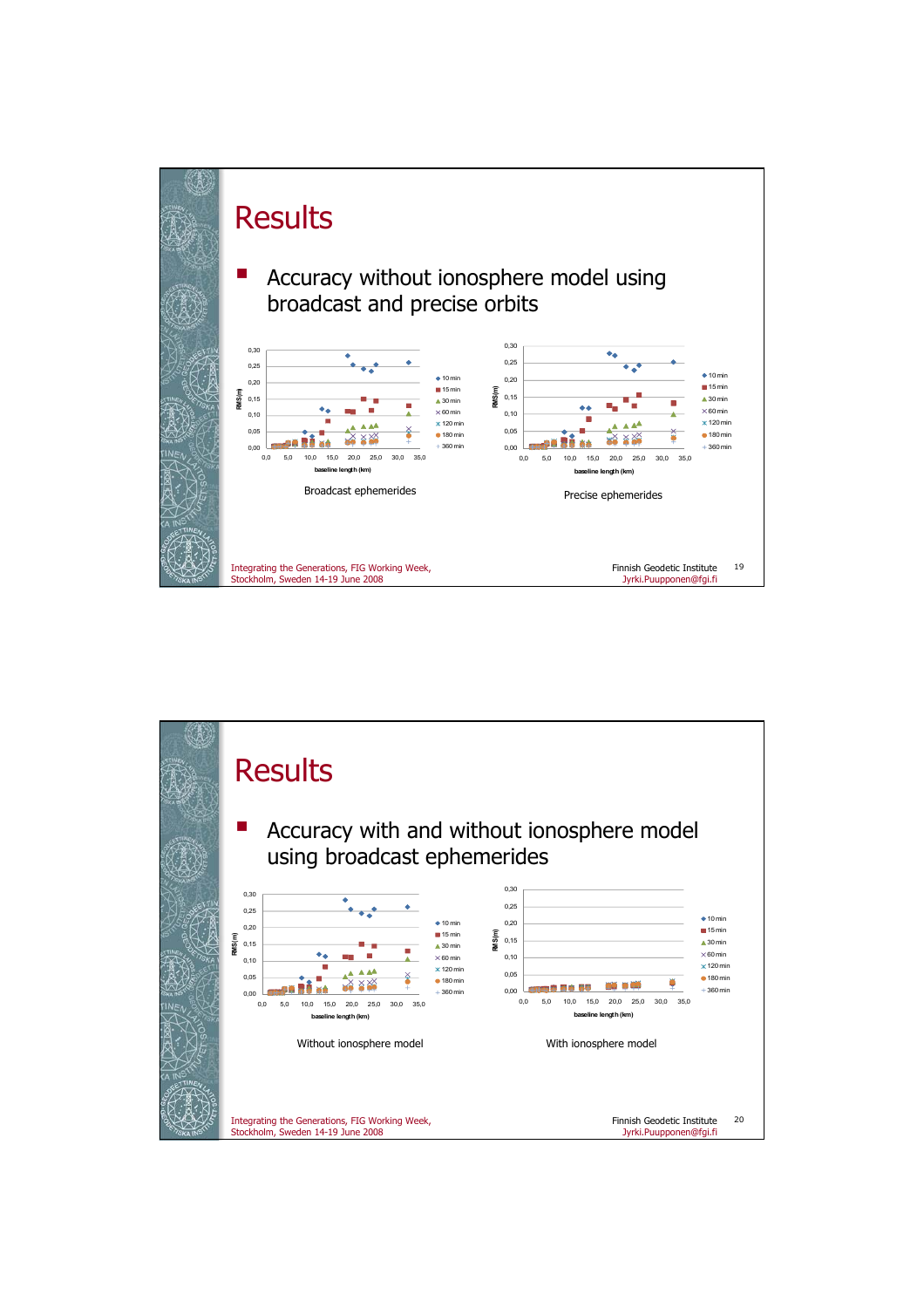